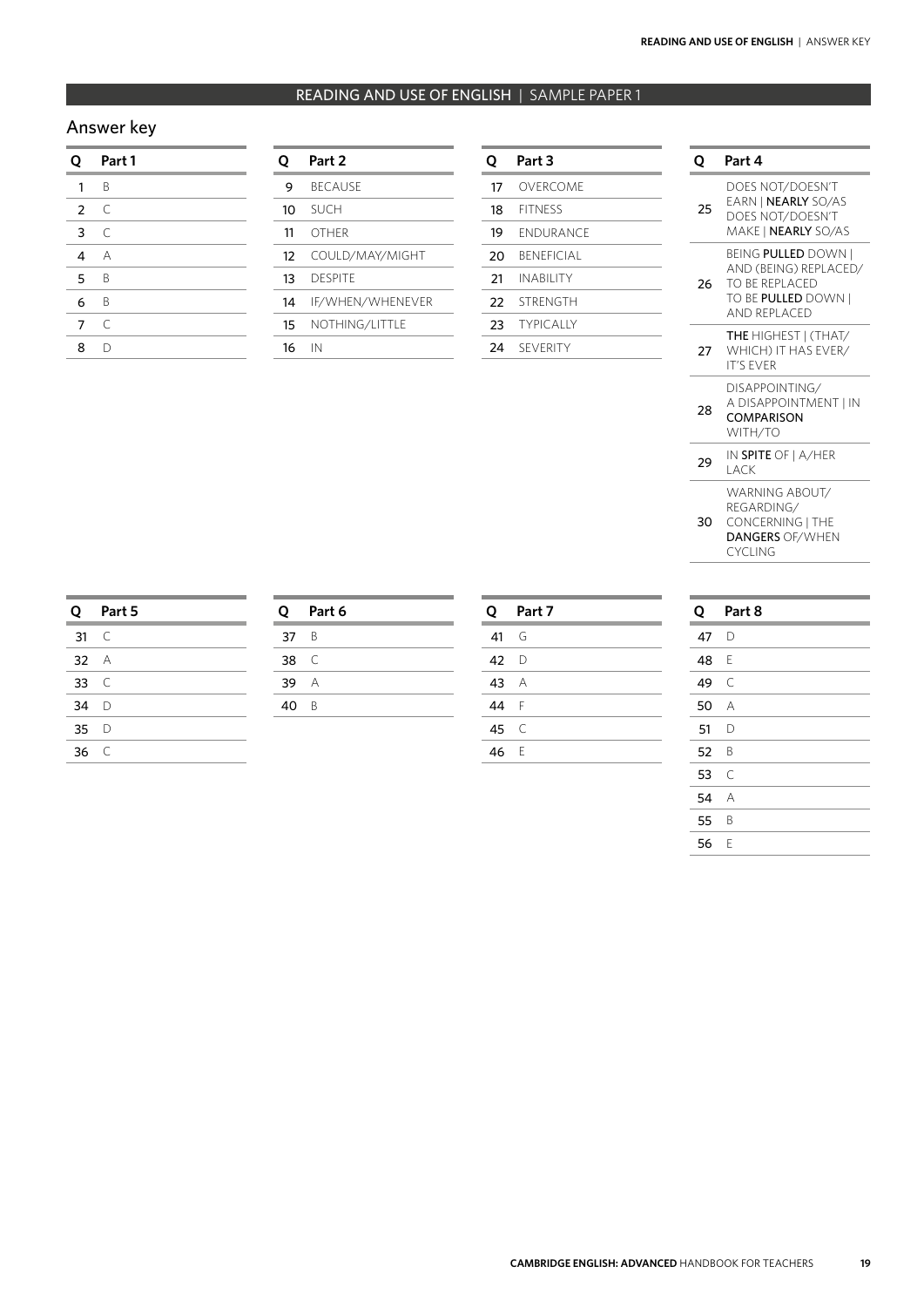### LISTENING | SAMPLE PAPER 1

### Answer key

| O              | Part 1 |
|----------------|--------|
|                | А      |
| $\overline{2}$ | B      |
| 3              | C      |
| Δ              | A      |
| 5              | C      |
| 6              | А      |
|                |        |

| O  | Part 2        |
|----|---------------|
| 7  | RFPORT        |
| 8  | <b>FIRF</b>   |
| 9  | (RED) TEA     |
| 10 | SAFARI TRUCK  |
| 11 | NEEDLE(S)     |
| 12 | (DEEP) ORANGE |
| 13 | PARADISF      |
| 14 | ROOF          |
|    |               |

| Q  | Part 3         |
|----|----------------|
| 15 | $\subset$      |
| 16 | B              |
| 17 | C              |
| 18 | B              |
| 19 | $\overline{A}$ |
| 20 | D              |
|    |                |

| Q  | Part 4         |
|----|----------------|
| 21 | $\mathsf{C}$   |
| 22 | D              |
| 23 | $\overline{A}$ |
| 24 | G              |
| 25 | Ε              |
| 26 | D              |
| 27 | $\mathsf{C}$   |
| 28 | Ε              |
| 29 | B              |
| 30 | G              |
|    |                |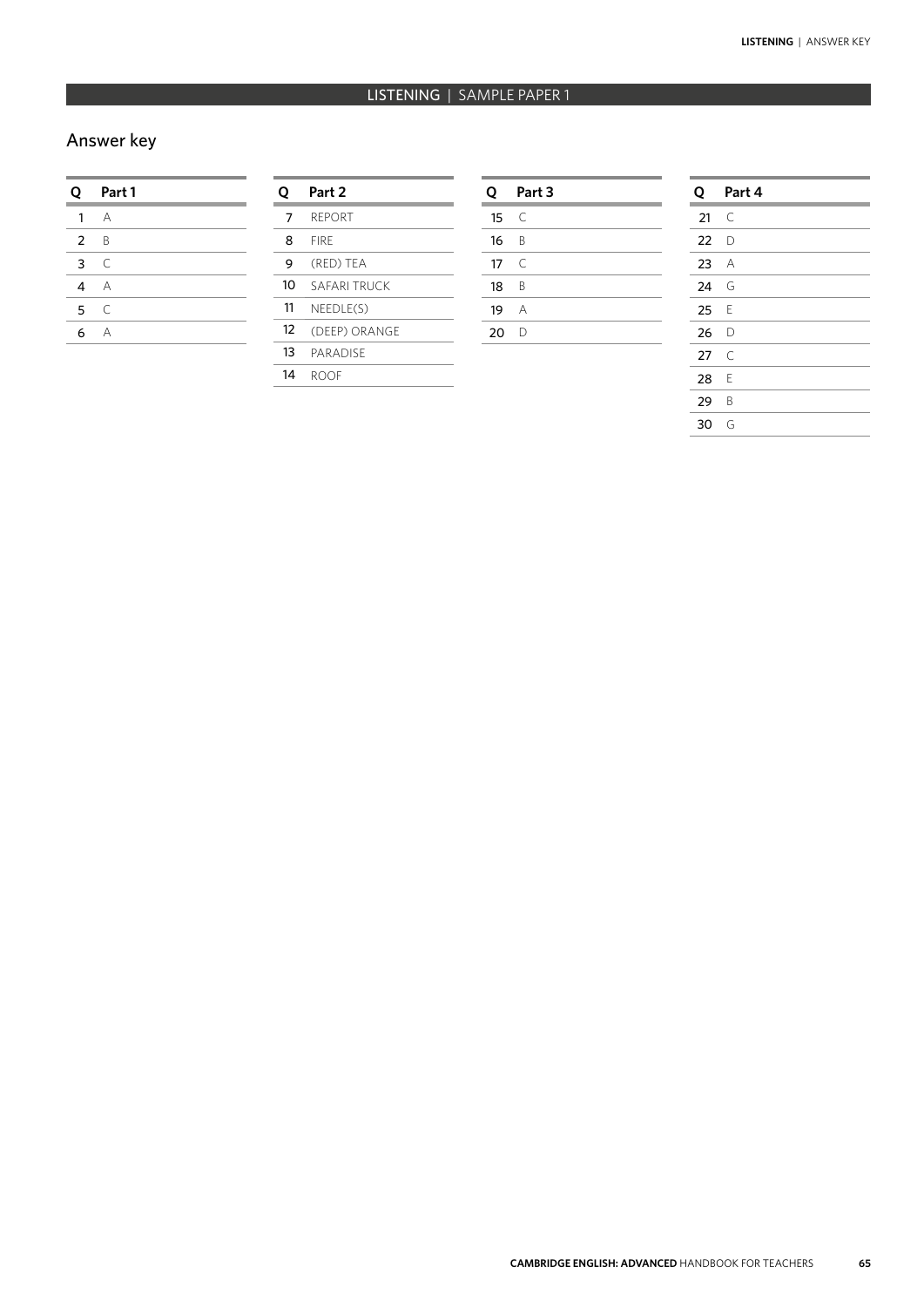# Question 1: Candidate A

Nowadays, many facilities could use money from local authorities. There are people who claim that cultural institutions should receive more money than other facilities. But which ones should receive more investment is open to debate.

On the one hand, museums should be the institutions that need to receive a lot of money because people have lost the interest in visiting and promoting them. In a world where true values are not respected as they should be, it is important to remember what really matters. Moreover, the young men should be aware of the importance of knowing basic things in different domains. For example, science and history museums provide people very interesting informations. Therefore, in order to have well-informed teenagers, the local authorities should give money to museums. With that money, it can be organised events like the day of open museums.

On the other hand, green spaces should also receive money from local authorities. Mainly because in big cities, where the air is very polluted trees can absorb many of the gases produced leading to a much healthier environment. Furthermore, there can be built spaces for kids to play and also running tracks for people who cannot afford to go to gym. It is important for people to keep doing exercises in open air and in my opinion, parks are the best place.

All in all, as far as I am concerned the most important facility that should receive investment from local authority are the museums.

| Subscale                     | Mark           | Commentary                                                                                                                                                                                                                                                                                                                                                                                                                                                                                                                                                                                                                                                                                                                                                                                       |
|------------------------------|----------------|--------------------------------------------------------------------------------------------------------------------------------------------------------------------------------------------------------------------------------------------------------------------------------------------------------------------------------------------------------------------------------------------------------------------------------------------------------------------------------------------------------------------------------------------------------------------------------------------------------------------------------------------------------------------------------------------------------------------------------------------------------------------------------------------------|
| Content                      | 5              | All content is relevant to the task and the target reader is fully informed. The candidate discusses two of the proposed<br>facilities (museums and parks), and chooses one of them (museums) to benefit from the extra funding. The candidate<br>discusses the reasons why each one should receive the money: science and history museums provide people very interesting<br>informations; in order to have well-informed teenagers, the local authorities should give money to museums; trees can absorb<br>many of the gases produced leading to a much healthier environment; running tracks for people who cannot afford to go to gym.<br>The final decision is made in the final paragraph.                                                                                                |
| Communicative<br>Achievement | 3              | The conventions of essay writing are used well. There is a clear opening paragraph and a strong conclusion which leaves<br>no room for doubt as to where the money should go:  as far as I am concerned the most important facility that should<br>receive investment from local authority are the museums. The register is consistently formal and the essay has an objective<br>tone, giving opinions and providing supporting statements with evidence. The clear paragraphing helps to hold the target<br>reader's attention and communicate both straightforward and more complex ideas in a logical manner.                                                                                                                                                                                |
| Organisation                 | 3              | The text is well organised and coherent, and uses a variety of cohesive devices to generally good effect. The ideas are<br>clearly introduced: nowadays; on the one hand; moreover; for example; therefore; on the other hand; furthermore; all in all. There<br>is a mix of long and short sentences, and some of the shorter ones could benefit from being combined. Organisational<br>patterns are evident in the choice of language. For example, in the first paragraph it is stated that many facilities could use<br>money from local authorities. This then narrows to become cultural institutions should receive more money, and then the final<br>sentence uses substitution to set out the main idea: But which ones should receive more investment is open to debate.               |
| Language                     | $\overline{2}$ | There is a range of relevant vocabulary, but this is not always used successfully to communicate full ideas. Take for<br>example In a world where true values are not respected as they should be, it is important to remember what really matters.<br>Although this has an appropriate tone and is accurate, it has little relevance to the text as a whole and adds no extra<br>information. A range of simple and some more complex grammatical structures is used with control. However, there are<br>a few word order and pronoun problems, such as it can be organised events; there can be built. There are also errors with<br>plurals and articles, but these do not impede communication: the most important facility  are the museums; afford to go to<br>gym; exercises in open air. |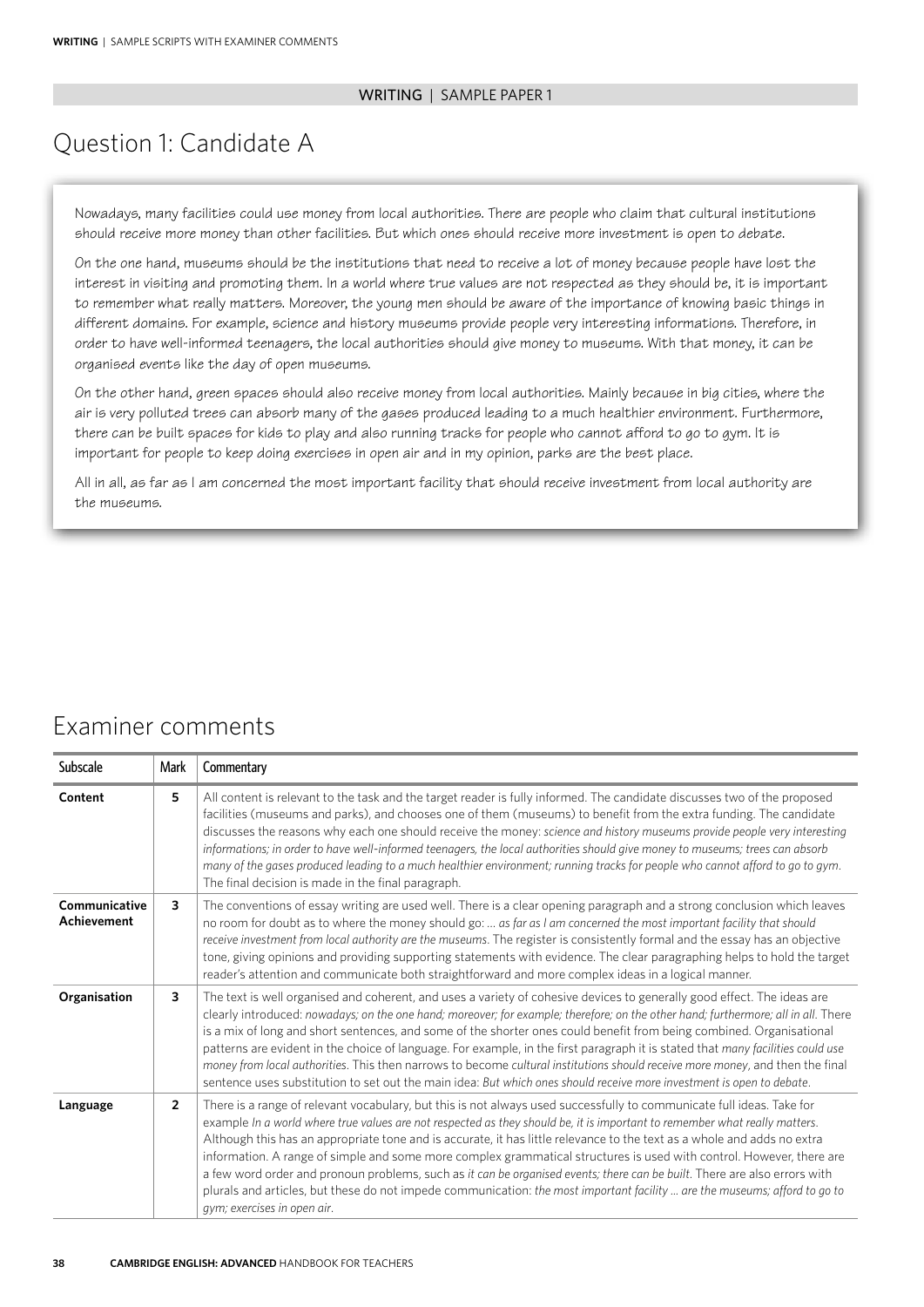# Question 1: Candidate B

#### Facilities in need of funds

Having listened to today's radio programme about facilities that need financial help, I realised that sports centers and public gardens have been neglected over the years by the local authorities.

There are few sports centers out there that meet the right characteristics that a good sports center must have. This is one of the many reasons that people avoid sport. We see lots of kids nowadays suffering from obesity and other health problems caused by the simple fact that they don't do sport.

Another reason for this is that people have nowhere to go out for a walk or to run in a nice place. Public gardens, parks for example are also lacking in numbers. The ones that are already there are not very nice and they don't look very good.

I think that by improving this two facilities the population can benefit from this. By creating more sports centers, there will be some more jobs offered, and some kids might even follow a sports career. By making more public gardens people can get out more often and spend some good quality time relaxing.

I think that local authorities should invest money in both facilities because, this is a good way to increase the populations health.

| Subscale                     | Mark | Commentary                                                                                                                                                                                                                                                                                                                                                                                                                                                                                                                                                                                                                                                                                                                                                                                                                    |
|------------------------------|------|-------------------------------------------------------------------------------------------------------------------------------------------------------------------------------------------------------------------------------------------------------------------------------------------------------------------------------------------------------------------------------------------------------------------------------------------------------------------------------------------------------------------------------------------------------------------------------------------------------------------------------------------------------------------------------------------------------------------------------------------------------------------------------------------------------------------------------|
| Content                      | 3    | All content is relevant to the task and the target reader is on the whole informed. The candidate has not made a final<br>selection between the two facilities. However, he makes a relevant choice (namely, to fund both facilities), and justifies<br>this decision with evidence throughout the essay: This is one of the many reasons that people avoid sport  Another reason<br>for this is that people have nowhere                                                                                                                                                                                                                                                                                                                                                                                                     |
| Communicative<br>Achievement | 4    | The conventions of essay writing are evident and the target reader's attention is held throughout. The opening statement<br>sets up the context of the essay, and the candidate chooses two of the facilities to discuss (parks and sports centres).<br>The candidate links these two aspects throughout the essay, and this linking is effective in communicating more complex<br>ideas which relate to both facilities. For example: sports centers and public gardens have been neglected over the years; people<br>avoid sport  another reason for this is that people have nowhere to go out for a walk. The arguments are backed up and<br>supported with evidence either from personal experience or from the input text. A consistent register is used, and the<br>overall tone is suitably persuasive and objective. |
| Organisation                 | 4    | The text is well organised and coherent. Fairly subtle organisational patterns and cohesive devices are used, rather than<br>overt linking words: for example, relative clauses/pronouns, substitution and ellipsis. For example: Having listened to  I<br>realised that; We see lot of kids nowadays suffering from obesity  caused by; Another reason for this is; The ones that are. Some<br>sentences are quite short and could have been connected to make the text more fluid at times: Public gardens, parks for<br>example are also lacking in numbers. The ones , but the overall effect is good.                                                                                                                                                                                                                    |
| Language                     | 3    | There is a range of vocabulary and some less common lexis, which is collocated appropriately: neglected over the years;<br>suffering from obesity; the simple fact that; lacking in numbers; follow a sports career; quality time. There is also a range of<br>simple and more complex grammatical structures used with control. Although there is slight awkwardness in places and<br>a few errors, these do not cause the reader difficulty: that meet the right characteristics that a good sports center must have.                                                                                                                                                                                                                                                                                                       |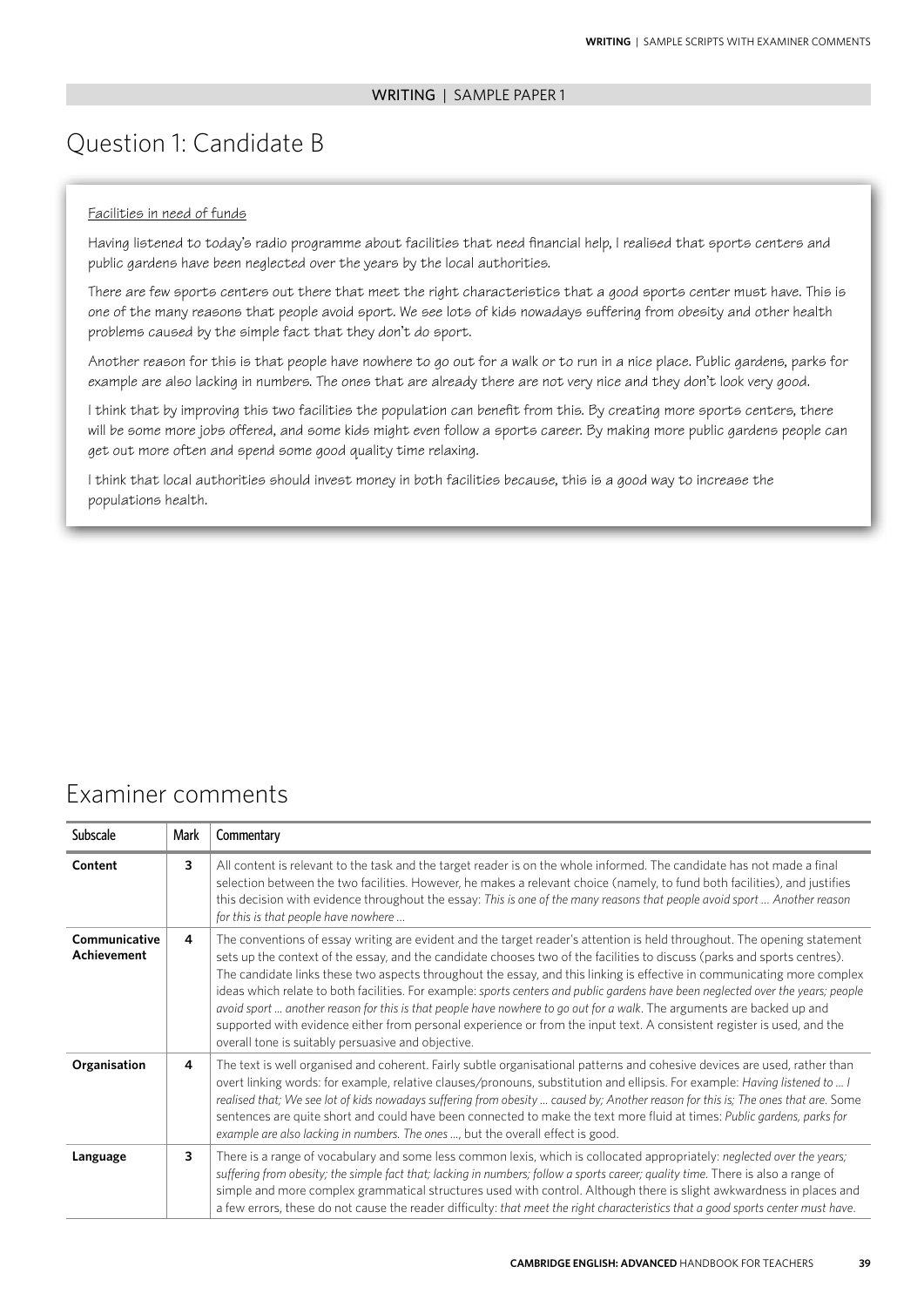# Question 1: Candidate C

In regard of a recent discussion about the facilities, which are financially supported by local authorities, I would like to write a few of my personal thoughts. Whether we are talking about sports centres or public gardens, there is no doubt that they are both a good thing to have in the city and should both be supported somehow. The only question then is which one of these is more important, what are the pros and cons of each one?

Let me start with the sport centres as I think these are a bit more problematic. Obviously, in our times where lots of people spend days sitting in their office staring at a computer, some sort of physical training is very important. We have to balance that shift in our lifestyles. The problem I see with supporting the sports centres is the number of activities that you can do at these days. There is almost countless list of either individual or team sports that we can think of, and each centre is usually designed for a specific type or at least a group of sports similar in its nature. Therefore I think that it is too difficult to support them equally and we can't say which activity is better than the others either. Another reason for not financing sports as much as green parks is their commercial use. What I mean by that is that we usually pay for everything the centre offers us to do and therefore they are more able to last from their own money than gardens.

Regarding of the green spaces, the situation is much clearer I think. Every city needs gardens where people can sit and relax, but nobody is going to pay a tax for just walking around.

These factors lead me to my conclusion, that the public gardens are definitely a facility which should be financed from public money, whereas in the case of sports centres, the situation is questionable.

| Subscale                            | Mark | Commentary                                                                                                                                                                                                                                                                                                                                                                                                                                                                                                                                                                                                                                                                                                                                                                                                                                                                                                |
|-------------------------------------|------|-----------------------------------------------------------------------------------------------------------------------------------------------------------------------------------------------------------------------------------------------------------------------------------------------------------------------------------------------------------------------------------------------------------------------------------------------------------------------------------------------------------------------------------------------------------------------------------------------------------------------------------------------------------------------------------------------------------------------------------------------------------------------------------------------------------------------------------------------------------------------------------------------------------|
| Content                             | 5    | All content is relevant to the task and the target reader would be fully informed. The candidate discusses two of the<br>options (sports centres and green spaces). Although the essay is slightly unbalanced, focusing mainly on sports centres,<br>this is justified in the essay: Let me start with the sport centres as I think these are a bit more problematic. Likewise, the brief<br>treatment of parks is explained, and what follows is enough to inform the reader fully: Regarding of the green spaces, the<br>situation is much clearer.                                                                                                                                                                                                                                                                                                                                                     |
| Communicative<br><b>Achievement</b> | 4    | The conventions of the communicative task are used effectively, holding the target reader's attention with ease. The<br>register and tone are consistent and the language choices are sufficiently formal and appropriate throughout, particularly<br>the opening and closing paragraphs, The only question then is which one of these is more important, what are the pros and<br>cons of each one?; These factors lead me to my conclusion. There is lots of personal opinion, rather than objective opinion<br>based on a generally assumed view: I would like to write a few of my personal thoughts; I think these are; The problem I see,<br>but straightforward and more complex ideas are nevertheless communicated. A more objective approach would have<br>been more suited to this essay task, which is to discuss the idea in general terms rather than in the candidate's own<br>experience. |
| Organisation                        | 4    | The essay is well organised and coherent, and the different ideas are clearly signposted throughout: Let me start with;<br>Therefore; Another reason; Regarding. The target reader can easily follow the argument. The paragraphs are internally well<br>constructed, and are linked together appropriately. In terms of organisational patterns, the overall effect is generally<br>good, rather than good throughout, due to the imbalance of length between the second and third paragraphs.                                                                                                                                                                                                                                                                                                                                                                                                           |
| Language                            | 4    | A range of vocabulary, including less common lexis, is used effectively, although not always precisely: we have to balance<br>that shift in our lifestyles. A wide range of simple and complex grammatical forms is used with control and flexibility,<br>particularly in terms of sentence construction: Obviously, in our times where lots of people spend days sitting in their office<br>staring at a computer, some sort of physical training is very important. Although there are occasional errors, these are often<br>slips and do not impede communication: you can do at these days; there is almost countless list.                                                                                                                                                                                                                                                                           |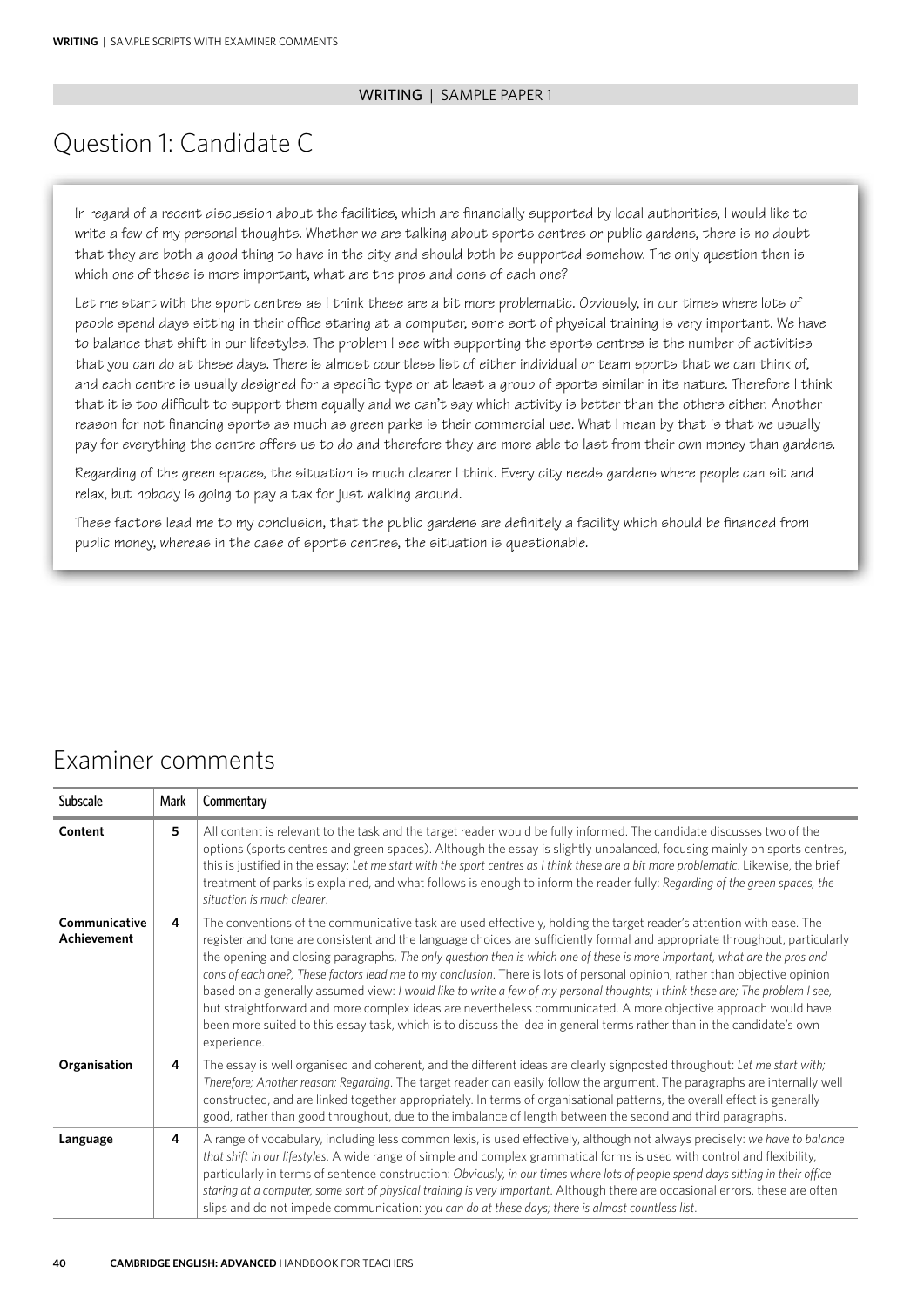# Question 2: Candidate D

#### My job at the wolfcraft company

This report is about my new job as a product designer at the wolfcraft company and about my first six months of work experience.

#### The working conditions

When I first came here for an interview I got very impressed by the architecture of the main building. This still excites me every day when I go in to get to my room where I have been working from the first day on.

I really like the working atmosphere in here not just because my colleagues are very friendly and we do lots of projects in groups. When started working here six months ago my task was to design little products, for instance screwdrewers. But now I am allowed to work on bigger and more important projects which motivates me to put a lot of effort in my work. For me there is only one problem concerning my job at the wolfcraft company. We have many workers coming here by car so it is really hard to get my car parked if I am not very early in the morning. For me there is no possibility to get here with public transport because in my home town there isn't even a small train station.

#### Future training

I have already had a training to improve my skills concerning the work with the new computer programme. I think the company should continue offering these training so we can keep up to date.

So all in all, I am very happy with my job here.

| Subscale      | Mark | Commentary                                                                                                                                                                                                                                                                                                                                                                                  |
|---------------|------|---------------------------------------------------------------------------------------------------------------------------------------------------------------------------------------------------------------------------------------------------------------------------------------------------------------------------------------------------------------------------------------------|
| Content       | 4    | There are some minor irrelevances, particularly at the begi<br>building looks like but the target reader would be fully info<br>The candidate explains what they have achieved in their jo<br>projects). A problem is described, but it is not completely r<br>my car parked) and is probably not an issue that their mana<br>company should continue offering these training so we can kee |
| Communicative |      | The layout of the report uses the conventions of the task e                                                                                                                                                                                                                                                                                                                                 |

| Content                      | 4              | There are some minor irrelevances, particularly at the beginning of the report about working conditions and what the<br>building looks like but the target reader would be fully informed about how the candidate feels about this job.<br>The candidate explains what they have achieved in their job (now I am allowed to work on bigger and more important<br>projects). A problem is described, but it is not completely relevant to the actual job they are doing (it is really hard to get<br>my car parked) and is probably not an issue that their manager can resolve. Suggestions are made for further training (the<br>company should continue offering these training so we can keep up to date). |
|------------------------------|----------------|---------------------------------------------------------------------------------------------------------------------------------------------------------------------------------------------------------------------------------------------------------------------------------------------------------------------------------------------------------------------------------------------------------------------------------------------------------------------------------------------------------------------------------------------------------------------------------------------------------------------------------------------------------------------------------------------------------------|
| Communicative<br>Achievement | $\overline{2}$ | The layout of the report uses the conventions of the task effectively. There is a title, an introductory overview of the<br>report, sub-headings and a conclusion. The register slips occasionally ( <i>l</i> got very impressed; this still excites me; I am very<br>happy with my job here) and the second point about car parking is not relevant in a progress report to a manager.<br>The report is polite, generally formal, and it communicates straightforward ideas which hold the reader's attention.                                                                                                                                                                                               |
| Organisation                 | $\overline{2}$ | The text is well organised and coherent. The structure is clear and logical, dealing with each point individually and using a<br>variety of cohesive devices and linking words.<br>There are examples of both external and internal cohesion in the use of headings and referencing within paragraphs to<br>reduce repetition (When I first came herethis still; I really likenot just because; my colleagueswe do; my task wasnow I<br>am allowed).                                                                                                                                                                                                                                                          |
| Language                     | $\overline{2}$ | There is a range of suitable everyday vocabulary used appropriately (working atmosphere; colleagues; projects; task;<br>motivates).<br>There is a range of simple and some more complex grammatical forms (where I have been working) used with control.<br>There are some errors (a training; these training) but these do not impede communication.                                                                                                                                                                                                                                                                                                                                                         |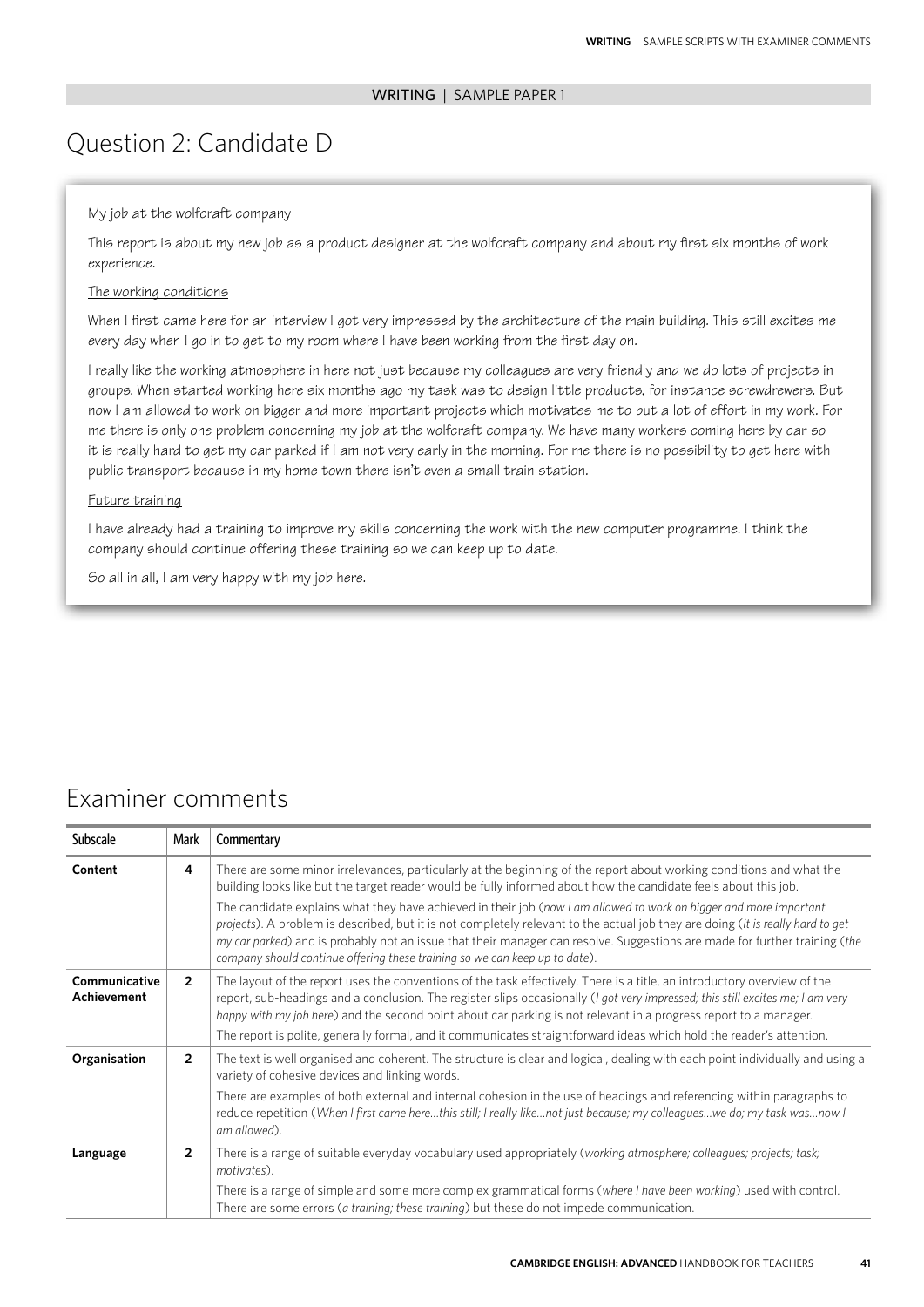# Question 3: Candidate E

Who doesn't like to watch, even from time to time, an old movie starring an iconic actors and actresses known all over the world? Marylin Monroe, Elizabeth Taylor, Audrey Hepburn – we know them all. Although the last one might be known as well as for not only being an actress, but also a voulanteer helping to fight hunger in Africa. Her latest biography – ,,Audrey's Hepburn life" tells us the story of a girl, who has made an amazing career, became beloved by millions, won several Oscar awards and was concidered to be a fashion icon. Nevertheless this is not everything that she achived. Audrey always wanted to help other people. This is why after ending her career she decided to help people, who needed this help more than anyone else. The book tells us the story of years of exhausting work in Somalia – for people who needed her help the most. Douzens of photograph present how much she cared about them. The most surprising for me, was the fact that she honestly did not do it to have better public opinion, she was never boasting abot it. But thanks to her fame, more and more people started to get interested in poor districts of Africa. The result was magnificent. Her whole life is an amazing example of how hard work pays off. Propably this is why the book turned out to be such a success. I recommend it to anyone interested in her career and life, I promise you won't regret it!

| Subscale                            | Mark | Commentary                                                                                                                                                                                                                                                                                                                                                                                                                             |
|-------------------------------------|------|----------------------------------------------------------------------------------------------------------------------------------------------------------------------------------------------------------------------------------------------------------------------------------------------------------------------------------------------------------------------------------------------------------------------------------------|
| Content                             | 5    | All content is relevant and the target reader is fully informed.                                                                                                                                                                                                                                                                                                                                                                       |
|                                     |      | This review is based on a biography of Audrey Hepburn and describes her work in Africa, helping people in need. This is<br>an appropriate choice because the subject of the book has made a contribution to society.                                                                                                                                                                                                                   |
|                                     |      | The first point (Did you learn anything new?), is addressed by the candidate when they describe what they found<br>'surprising' (she honestly did not do it to have better public opinion). The second point is more implicit in the text because<br>we are told that '[she] always wanted to help' which implies why she made this important contribution.                                                                            |
| Communicative<br><b>Achievement</b> | 3    | The conventions of the task are used effectively to hold the target reader's attention and there are examples of<br>descriptive language, language of explanation and a recommendation at the end. The register is neutral, and the tone is<br>engaging (who doesn't like to watch; The book tells us the story of; Douzens of photograph; the result was magnificent; I promise<br>you won't regret it!) which has a positive effect. |
|                                     |      | Both straightforward and some more complex ideas are communicated clearly (Although the last one might be known as<br>well as for not only being an actress, but also a voulenteer helping to fight hunger in Africa; but thanks to her fame, more and<br>more people started to get interested in).                                                                                                                                   |
| Organisation                        | 3    | The text is well organised and coherent. Despite only having one paragraph, there are breaks in the text and a variety of<br>cohesive devices are used to signal connections and changes in topic (Although; but also; Her latest; Nevertheless; This is<br>why; But thanks to; The result was; I recommend).                                                                                                                          |
|                                     |      | Organisational patterns are evident in the construction of some of the longer sentences where information is contrasted<br>or developed (Her latest biography - Audrey's Hepburn life tells us the story of a girl, who has made an amazing career, became<br>beloved by millions, won several Oscar awards and was concidered to be a fashion icon).                                                                                  |
| Language                            | 3    | There is a range of vocabulary, including some less common lexis used appropriately (iconic actors; beloved by millions;<br>years of exhausting work; Douzens of; boasting abut it; poor districts; hard work pays off).                                                                                                                                                                                                               |
|                                     |      | There is a range of simple and more complex grammatical forms used with control and flexibility, particularly in the<br>construction of extended sentences which communicate the more complex ideas.                                                                                                                                                                                                                                   |
|                                     |      | There are some errors, mainly spelling, but these do not impede communication.                                                                                                                                                                                                                                                                                                                                                         |